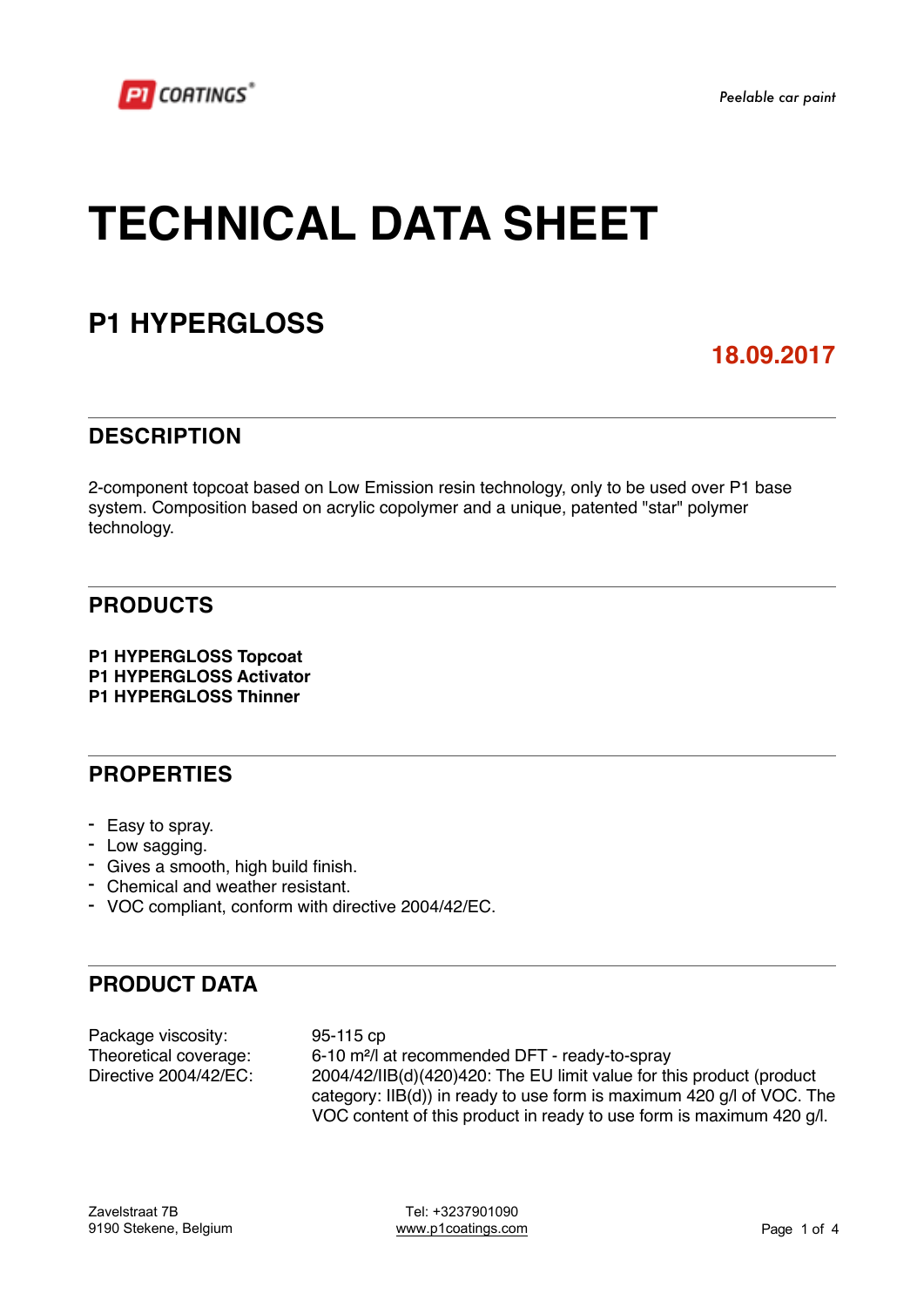

# **P1 HYPERGLOSS**

### **18.09.2017**

| <b>Product preparation</b>                                                                                                                                                                                                                                                     |                                              |                                               |                 |                  |  |
|--------------------------------------------------------------------------------------------------------------------------------------------------------------------------------------------------------------------------------------------------------------------------------|----------------------------------------------|-----------------------------------------------|-----------------|------------------|--|
| <b>Mixing ratio</b>                                                                                                                                                                                                                                                            |                                              | <b>Volume</b>                                 | Weight          |                  |  |
|                                                                                                                                                                                                                                                                                | <b>Topcoat</b>                               | 3                                             | 100             | <b>Topcoat</b>   |  |
|                                                                                                                                                                                                                                                                                | <b>Activator</b>                             |                                               | 36              | <b>Activator</b> |  |
|                                                                                                                                                                                                                                                                                | <b>Thinner</b>                               | 0,2                                           | 6               | <b>Thinner</b>   |  |
| stir topcoat with activator for 20 seconds before adding the thinner.<br>extra thinner can be added to alleviate orange-peel, but not exceeding the recommended values by more than 50%<br>as it will exceed EU VOC limit of 420 g/l.                                          |                                              |                                               |                 |                  |  |
| $\overline{\text{VOC}}$                                                                                                                                                                                                                                                        | $420$ g/l                                    |                                               |                 |                  |  |
| Pot life at 20°C after activation                                                                                                                                                                                                                                              | $70 \text{ min}$                             |                                               |                 |                  |  |
| Spray viscosity at 20°C                                                                                                                                                                                                                                                        | DIN <sub>4</sub>                             | $19 - 22s$                                    |                 |                  |  |
| Spray equipment                                                                                                                                                                                                                                                                |                                              | <b>Fluid tip</b>                              | <b>Distance</b> | <b>Pressure</b>  |  |
|                                                                                                                                                                                                                                                                                | <b>Compliant guns</b>                        |                                               |                 |                  |  |
|                                                                                                                                                                                                                                                                                | <b>HVLP/HTE</b>                              |                                               |                 |                  |  |
|                                                                                                                                                                                                                                                                                | Gravity fed                                  | $1,2-1,4$ mm                                  | $10-15$ cm      | $2,2$ bar        |  |
| <b>Number of coats</b>                                                                                                                                                                                                                                                         | 2(1,5)                                       |                                               |                 |                  |  |
| Coats overlap                                                                                                                                                                                                                                                                  |                                              | 60% for half coats and 80% for full coats.    |                 |                  |  |
| <b>Flash time</b>                                                                                                                                                                                                                                                              | 5-10 min between coats when applying 2 coats |                                               |                 |                  |  |
|                                                                                                                                                                                                                                                                                |                                              | 0-3 min between coats when applying 1,5 coats |                 |                  |  |
|                                                                                                                                                                                                                                                                                |                                              | 5-10 min before bake                          |                 |                  |  |
| <b>DTF</b>                                                                                                                                                                                                                                                                     | $50-80$ microns                              |                                               |                 |                  |  |
| Drying                                                                                                                                                                                                                                                                         |                                              | 35 min at 60°C                                |                 |                  |  |
|                                                                                                                                                                                                                                                                                | <b>Dust free</b>                             | immediate                                     |                 |                  |  |
|                                                                                                                                                                                                                                                                                | Dry to handle                                | $25 \text{ min}$                              |                 |                  |  |
|                                                                                                                                                                                                                                                                                | <b>Tape free</b>                             |                                               | 2 hours         |                  |  |
| This data relates only to the material designated herein and does not apply to use in combination with any other material<br>or any process. The data is not to be considered as a warranty or quality specification and we assume no liability in<br>connection with its use. |                                              |                                               |                 |                  |  |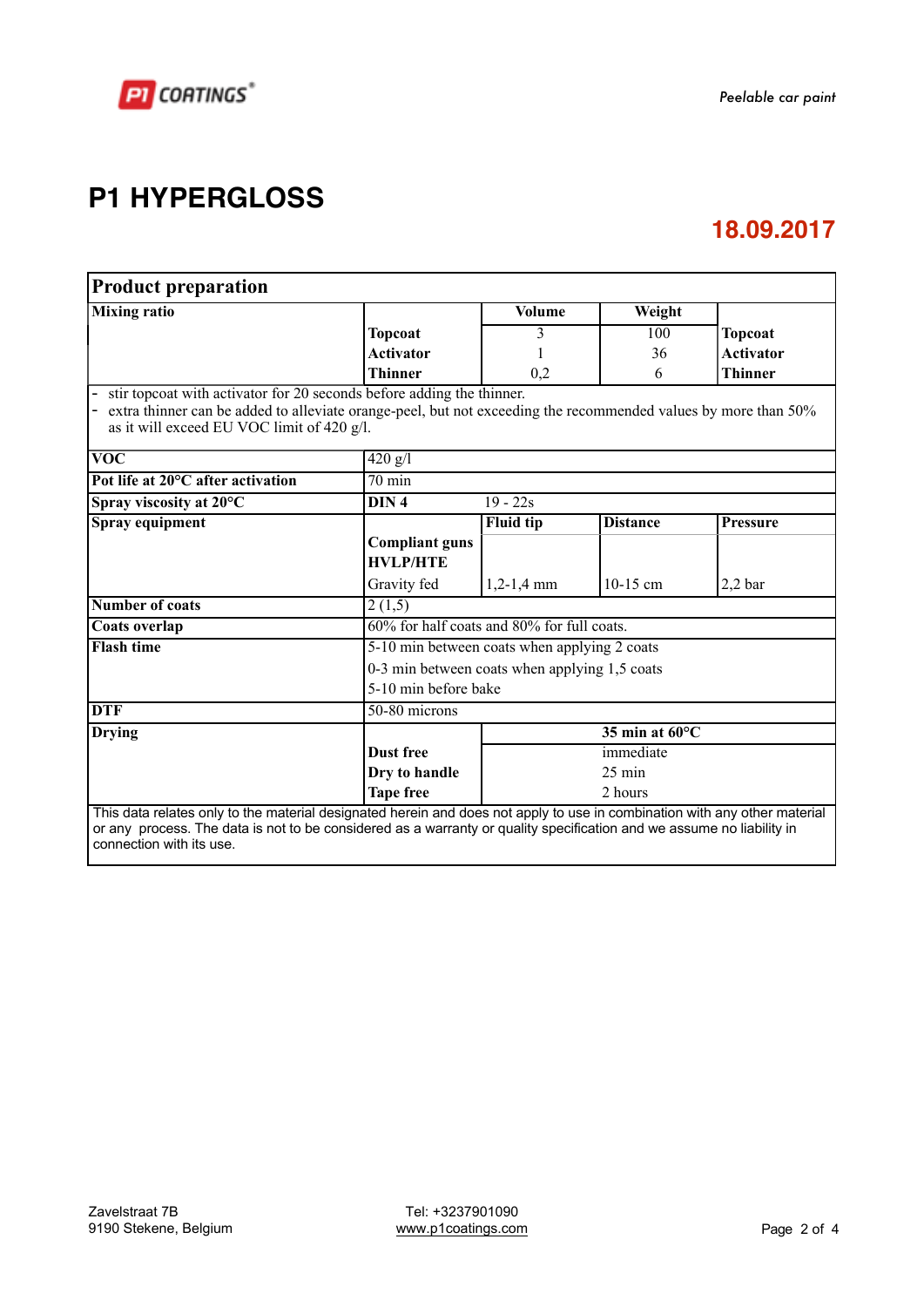

### **P1 HYPERGLOSS**

### **18.09.2017**

### **TOPCOAT APPLICATION**

When the P1 base system is completely dry, apply Hypergloss in 2 coats with 5-10 min flash between coats or apply 1 light coat immediately followed by a full coat with 0-3 min flash between coats.

### **CHEMICAL RESISTANCE**

When fully cured, the P1 Hypergloss is resistant to short exposures of the chemicals as listed:

| sodium hydroxide  | 20% | battery acid        |
|-------------------|-----|---------------------|
| sulphuric acid    | 25% | toluene             |
| hydrochloric acid | 20% | xylene              |
| phosphoric acid   | 20% | glycol              |
| Ammonia           | 10% | brake fluid, petrol |

### **EQUIPMENT CLEANING**

Use a correct solved based gunwash.

#### **RECOATABILITY**

At any time after tape-free time. After 24 hours, scuff sanding is required.